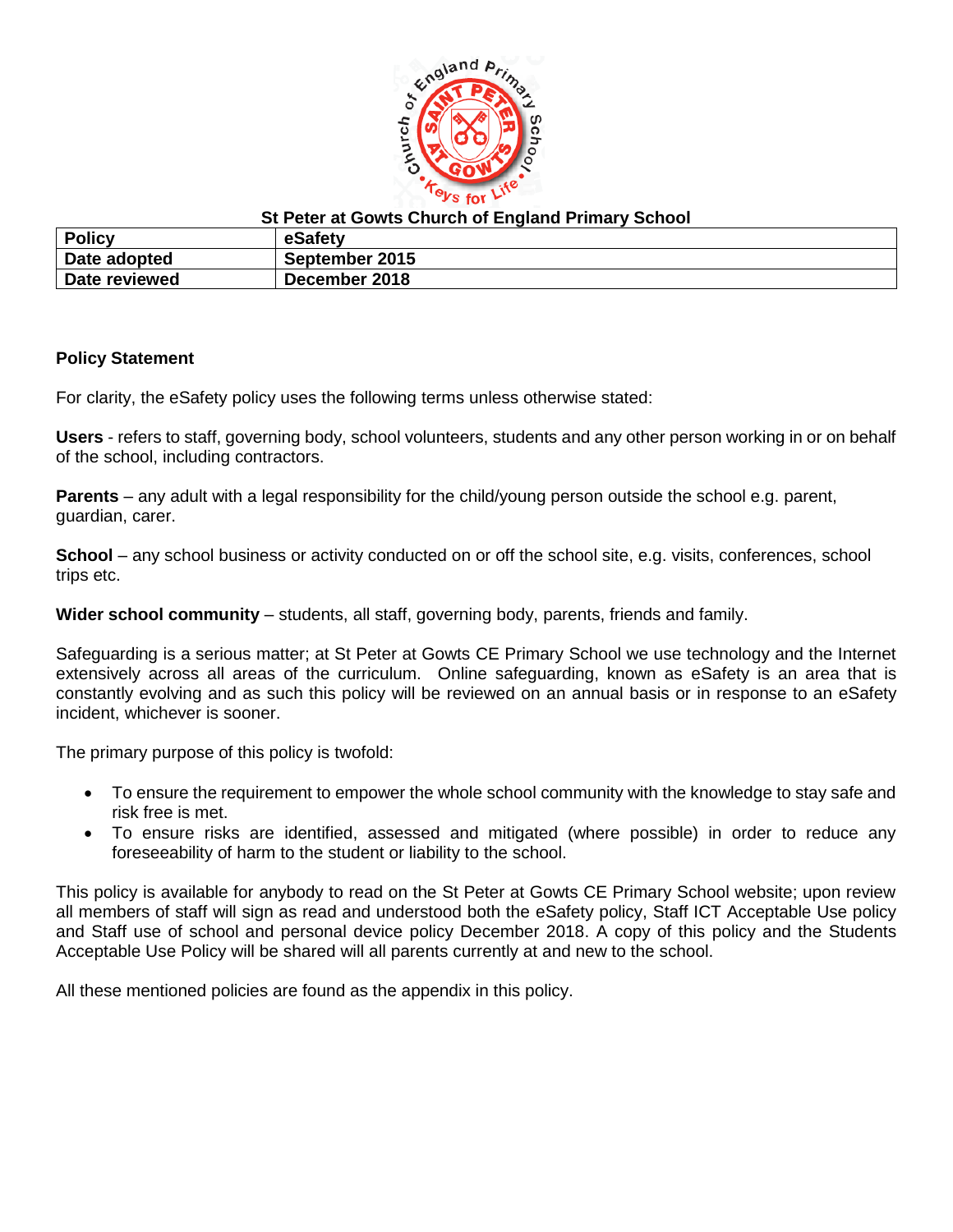## **Policy Governance (Roles & Responsibilities)**

# **Governing Body**

The governing body is accountable for ensuring that our school has effective policies and procedures in place; as such they will:

- Review this policy at least annually and in response to any eSafety incident to ensure that the policy is up to date, covers all aspects of technology use within the school, to ensure eSafety incidents were appropriately dealt with and ensure the policy was effective in managing those incidents.
- Appoint one governor to have overall responsibility for the governance of eSafety at the school who will:
	- o Keep up to date with emerging risks and threats through technology use.
	- $\circ$  Receive regular updates from the Headteacher in regards to training, identified risks and any incidents.
	- o Chair the eSafety Committee

## **Headteacher**

Reporting to the governing body, the Headteacher has overall responsibility for eSafety within our school. She will act as the eSafety Officer, as indicated below.

The Headteacher will ensure that:

- eSafety training throughout the school is planned and up to date and appropriate to the recipient, i.e. students, all staff, senior leadership team and governing body, parents.
- The designated eSafety Officer has had appropriate CPD in order to undertake the day to day duties.
- All eSafety incidents are dealt with promptly and appropriately.
- Keep up to date with the latest risks to children whilst using technology; familiarize him/herself with the latest research and available resources for school and home use.
- Review this policy regularly and bring any matters to the attention of the governing body.
- Advise the governing body on all eSafety matters.
- Engage with parents and the school community on eSafety matters at school and/or at home.
- Liaise with the local authority, ICT technical support and other agencies as required.
- Retain responsibility for the eSafety incident log; ensure staff know what to report and ensure the appropriate audit trail.
- Ensure any technical eSafety measures in school (e.g. Internet filtering software, behaviour management software) are fit for purpose through liaison with the local authority and/or ICT Technical Support.
- Make herself aware of any reporting function with technical eSafety measures, i.e. Internet filtering reporting function; liaise with the responsible governor to decide on what reports may be appropriate for viewing.

## **All Staff**

Staff are to ensure that:

- All details within this policy are understood. If anything is not understood it should be brought to the attention of the Headteacher.
- Any eSafety incident is reported to the eSafety Officer (and an eSafety Incident report is made.

## **All Students**

The boundaries of use of ICT equipment and services in this school are given in the student Acceptable Use Policy; any deviation or misuse of ICT equipment or services will be dealt with in accordance with the behaviour policy.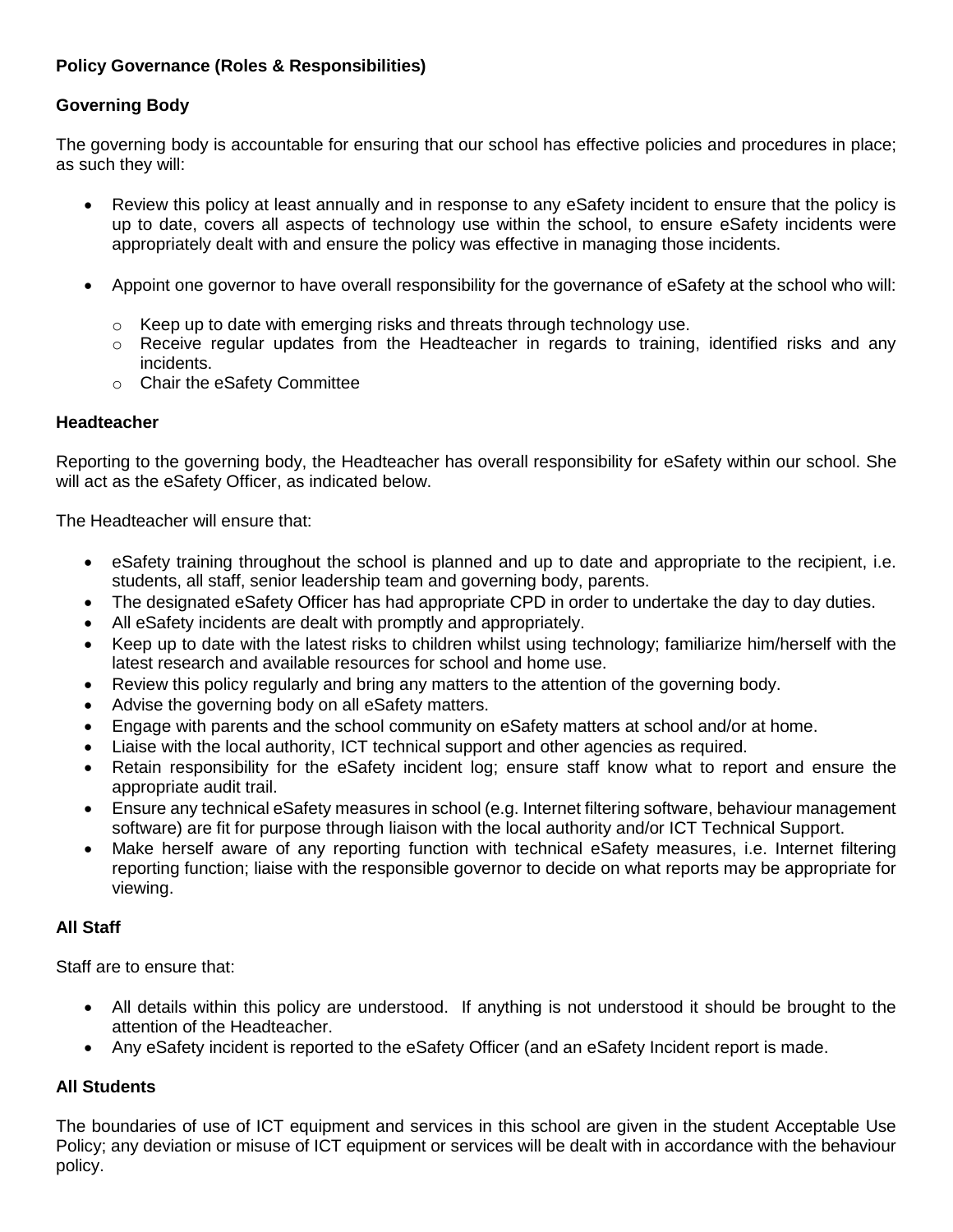eSafety is embedded into our curriculum; students will be given the appropriate advice and guidance by staff. Similarly all students will be fully aware how they can report areas of concern whilst at school or outside of school.

## **Parents and Carers**

Parents play the most important role in the development of their children; as such the school will ensure that parents have the skills and knowledge they need to ensure the safety of children outside the school environment. Through parents evenings, school newsletters, workshops, the website and Twitter, the school will keep parents up to date with new and emerging eSafety risks, and will involve parents in strategies to ensure that students are empowered.

Parents must also understand the school needs have to rules in place to ensure that their child can be properly safeguarded.

## **Technology**

St Peter at Gowts CE Primary School uses a range of devices including latops, MacBooks and iPads. In order to safeguard the student and in order to prevent loss of personal data we employ the following assistive technology:

**Internet Filtering** – we use software that prevents unauthorized access to illegal websites. It also prevents access to inappropriate websites; appropriate and inappropriate is determined by the age of the user and will be reviewed in line with this policy or in response to an incident, whichever is sooner. The ICT Coordinator, eSafety Officer and IT Support are responsible for ensuring that the filtering is appropriate and that any issues are brought to the attention of the Headteacher.

**Email Filtering** – we use software that prevents any infected email to be sent from the school, or to be received by the school. Infected is defined as: an email that contains a virus or script (i.e. malware) that could be damaging or destructive to data; spam email such as a phishing message.

**Encryption** – All school devices that hold personal data (as defined by the Data Protection Act 1998) are encrypted. No data is to leave the school on an un-encrypted device; all devices that are kept on school property and which may contain personal data are encrypted. Any breach (i.e. loss/theft of device such as laptop or USB keydrives) is to be brought to the attention of the Headteacher immediately. The Headteacher will liaise with the local authority to ascertain whether a report needs to be made to the Information Commissioner'sOffice. *(Note: Encryption does not mean password protected.)*

**Passwords** – all staff and students will be unable to access any device without a unique username and password. Staff and student passwords will change on a regular basis or if there has been a compromise. The ICT Coordinator and ICT Support will be responsible for ensuring that passwords are changed.

**Anti-Virus** – All capable devices will have anti-virus software. This software will be updated at least weekly for new virus definitions. IT Support will be responsible for ensuring this task is carried out, and will report to the Headteacher if there are any concerns. All USB peripherals such as keydrives are to be scanned for viruses before use.

## **Safe Use**

**Internet** – Use of the Internet in school is a privilege, not a right. Internet use will be granted: to staff upon signing this eSafety and the staff Acceptable Use Policy (appendix); students upon signing and returning their acceptance of the Acceptable Use Policy (appendix).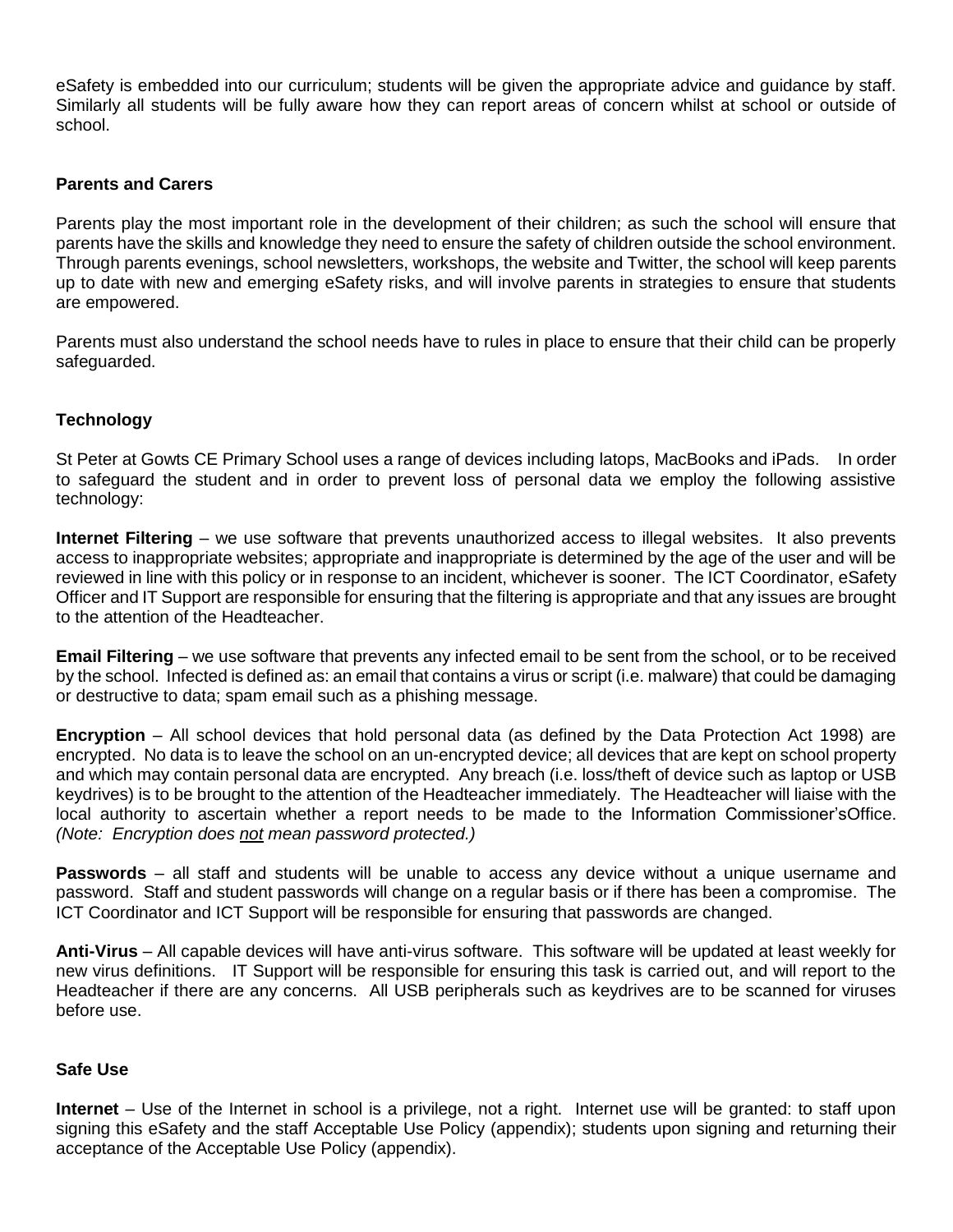**Email** – All staff are reminded that emails are subject to Freedom of Information requests, and as such the email service is to be used for professional work-based emails only. Emails of a personal nature are not permitted. Similarly use of personal email addresses for work purposes is not permitted.

**Photos and videos** – Digital media such as photos and videos are covered in the schools' Photographic Policy, and is re-iterated here for clarity. All parents must sign a photo/video release slip on entry to the school.

**Social Networking** – there are many social networking services available; St Peter at Gowts CE Primary School is fully supportive of social networking as a tool to engage and collaborate with learners, and to engage with parents and the wider school community. The following social media services are permitted for use within St Peter at Gowts CE Primary School and have been appropriately risk assessed; should staff wish to use other social media, permission must first be sought via the eSafety Officer who will advise the Headteacher for a decision to be made. Any new service will be risk assessed before use is permitted.

• Twitter – used by the school as a broadcast service (see below).

A broadcast service is a one-way communication method in order to share school information with the wider school community. No persons will be "followed" or "friended" on these services and as such no two-way communication will take place.

In addition, the following is to be strictly adhered to:

- Permission slips (via the school photographic policy) must be consulted before any image or video of any child is uploaded.
- There is to be no identification of students using first name and surname; first name only is to be used.
- Where services are "comment enabled", comments are to be set to "moderated".
- All posted data must conform to copyright law; images, videos and other resources that are not originated by the school are not allowed unless the owner's permission has been granted or there is a licence which allows for such use (i.e. creative commons).

**Notice and take down policy** – should it come to the schools attention that there is a resource which has been inadvertently uploaded, and the school does not have copyright permission to use that resource, it will be removed within one working day.

**Incidents** - Any eSafety incident is to be brought to the immediate attention of the eSafety Officer, or in her absence the Headteacher. The eSafety Officer will assist you in taking the appropriate action to deal with the incident and to fill out an incident log.

**Training and Curriculum** - It is important that the wider school community is sufficiently empowered with the knowledge to stay as risk free as possible whilst using digital technology; this includes updated awareness of new and emerging issues. As such, St Peter at Gowts CE Primary School will have an annual programme of training which is suitable to the audience.

eSafety for students is embedded into the curriculum; whenever ICT is used in the school, staff will ensure that there are positive messages about the safe use of technology and risks as part of the student's learning.

As well as the programme of training we will establish further training or lessons as necessary in response to any incidents.

The eSafety Officer is responsible for recommending a programme of training and awareness for the school year to the Headteacher and responsible Governor for consideration and planning. Should any member of staff feel they have had inadequate or insufficient training generally or in any particular area this must be brought to the attention of the eSafety Officer for further CPD.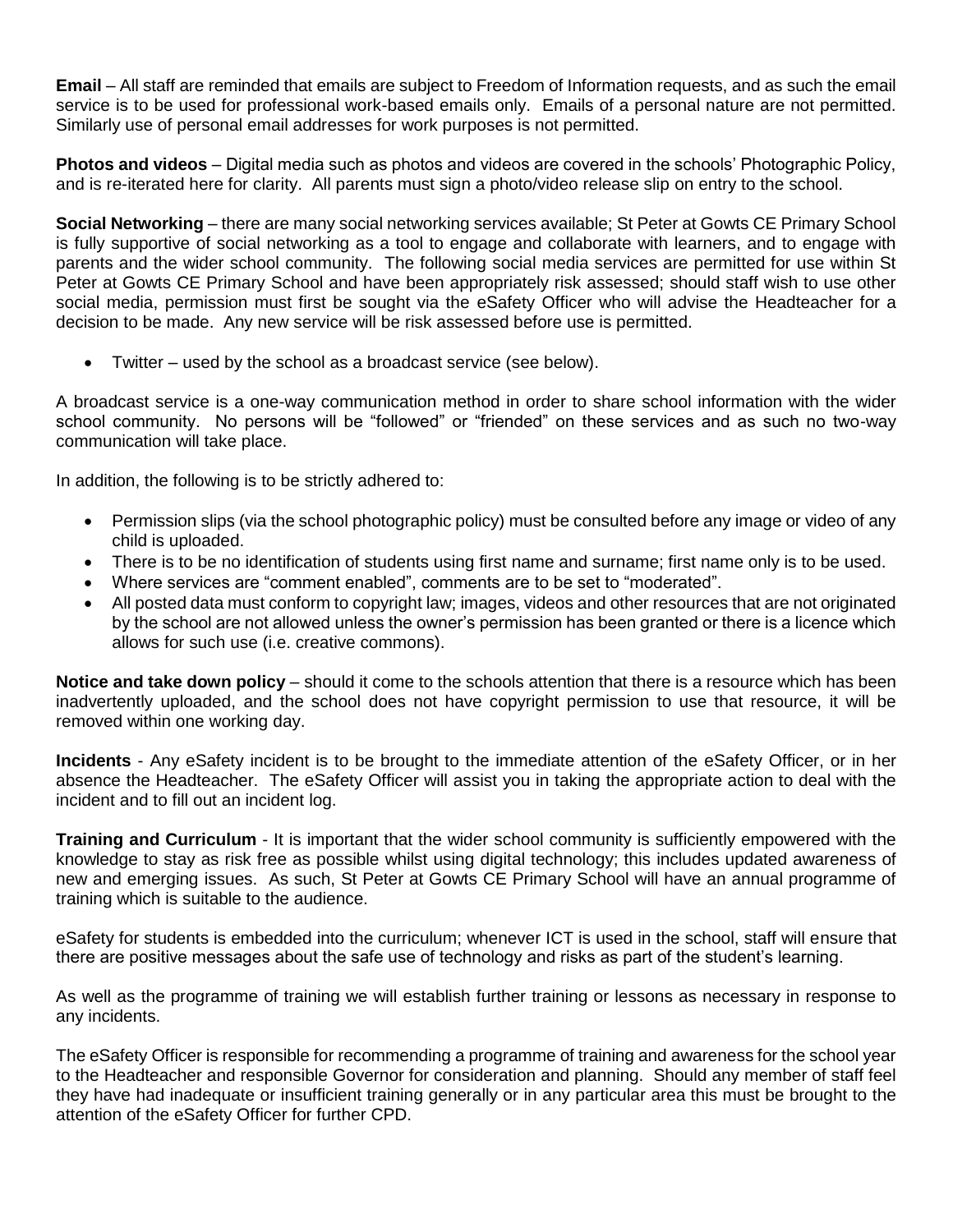## **Acceptable Use Policy – Staff**

All adults working with ICT equipment within St Peter at Gowts Church of England Primary School must ensure and agree to abide by the Staff ICT Acceptable Use Policy.

# **For personal use:**

- Do not give anyone access to your login name or password.
- Do not introduce any removable media into the system without first having them checked for viruses.
- Do not open other people's files without express permission.
- Do not corrupt, interfere with or destroy any other user's information.
- Do not release personal details including phone numbers, fax numbers or personal e-mail addresses of any colleague or pupil over the Internet.
- Do not reproduce copyright materials without first getting permission from the owner. Many people will make their work freely available for education on request. Acknowledge sources on all resources used.
- Do not attempt to visit sites which might be considered inappropriate. All sites visited leave evidence on the computer. Downloading some material is illegal and the police or other authorities may be called to investigate such use.
- Use of school Internet access for business, profit, advertising or political purposes is strictly forbidden.
- Users should log out when their session has finished.
- Any personal files or documents (including photos) should not be stored on schools ICT equipment.

# **Personal E-mail**

- Observe *netiquette* on all occasions. E-mail should not be considered a private medium of communication.
- Do not include offensive or abusive language in your messages or any language which could be considered defamatory, obscene, menacing or illegal.
- Do not use language that could be calculated to incite hatred against any ethnic, religious or other minority.
- Make sure nothing in the messages could be interpreted as libelous.
- Do not send any message which is likely to cause annoyance, inconvenience or needless anxiety.
- Do not send any unsolicited promotional or advertising material nor any chain letters or pyramid selling schemes.

# **When using the Internet**

- Ensure that your web activities conform to the norms of moral decency.
- Watch for accidental access to inappropriate materials and report the offending site to the designated person that deals with filtering.
- Check before publishing work; make sure that you have Copyright holder's permission.
- Ensure children cannot be identified from photographs.
- Report any breaches of the Internet policy to the designated person.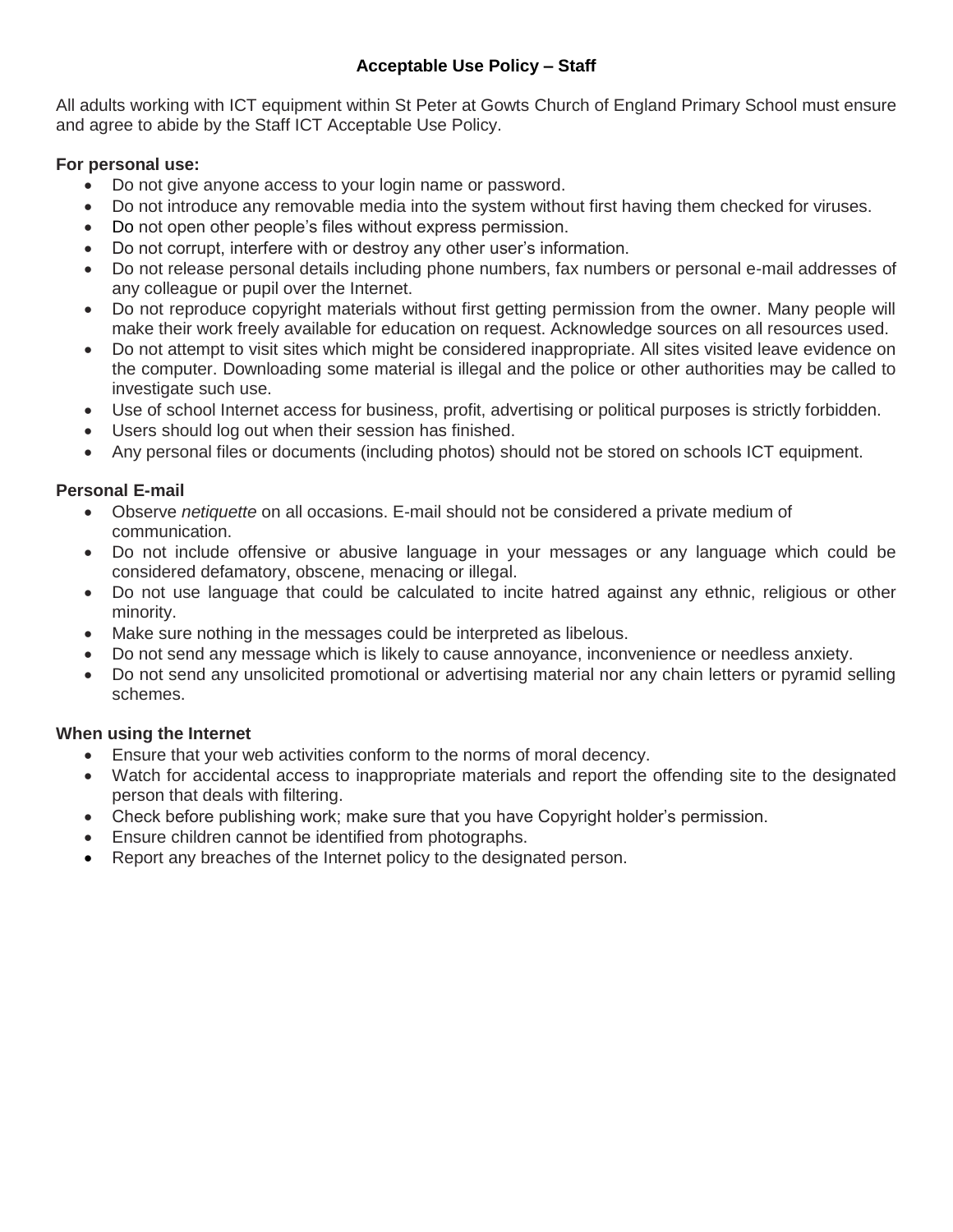### **Staff use of school and personal devices**

### **Storing of data**

If it is necessary for you to take work home, or off site, you may only do so on a school MacBook or laptop (as these are encrypted). Any hard drives used to store photos or planning from previous years must be kept onsite. On no occasion should data concerning personal information be taken offsite on an unencrypted device.

#### **Use of school devices**

Usage of all devices by staff should be in line with the Staff Acceptable Use Policy. All teaching staff are given a MacBook and an iPad to use in school and at home for school purposes. Some classroom-based staff may be given access to their own individual iPad to use in school and at home for school purposes. In addition to this, access may be granted to classroom-based staff to use a MacBook in school and home for school purposes. This will need to be agreed by the Head Teacher and ICT lead. All devices remain the property of the school and must be returned when requested (ie. if on long term sick or maternity leave) or when leaving the school**.** Staff will not load or open inappropriate websites, games or materials of any kind onto devices**.** Use of home Internet services are permitted in line with the Staff Acceptable Use Policy. Staff are able to load free apps onto devices for educational purposes. If there is a paid app, staff can make a request to the ICT lead who will arrange for the app to be loaded onto all school equipment, if deemed appropriate. Social networking sites that are not used in school are prohibited to be used on any device, including downloadable Apps. Staff members will be expected to pay in full for any costs of any damage or loss to their device should it be broken or lost outside of school or through negligence.

### **Use of Personal ICT equipment**

Staff in school are allowed to access Twitter on their school computers, iPads and iPods. This will include the taking of photos and posting of Tweets. There may be occasions when staff will use their mobile phone to take photos and upload them to Twitter and post Tweets. The school deems this as appropriate in line with the staff acceptable use policies. Any staff member using their mobile phone in school is responsible for ensuring the photos take are deleted after being uploaded to Twitter. Photos and videos will be deleted by the end of the day they were taken. All staff have access to an iPad and therefore have no need use personal iPads in the classroom.

## **Digital cameras**

Any photographs or videos taken on digital cameras are to be uploaded at the earliest possible convenience and deleted from the camera. Digital cameras should remain on site, unless they are taken on a school trip. On a school trip, the class teacher is responsible for the digital camera and needs to store it in a safe place.

#### **Using the school Internet**

Staff are permitted to use the school Internet on personal devices in accordance with the Staff Acceptable Use Policy.